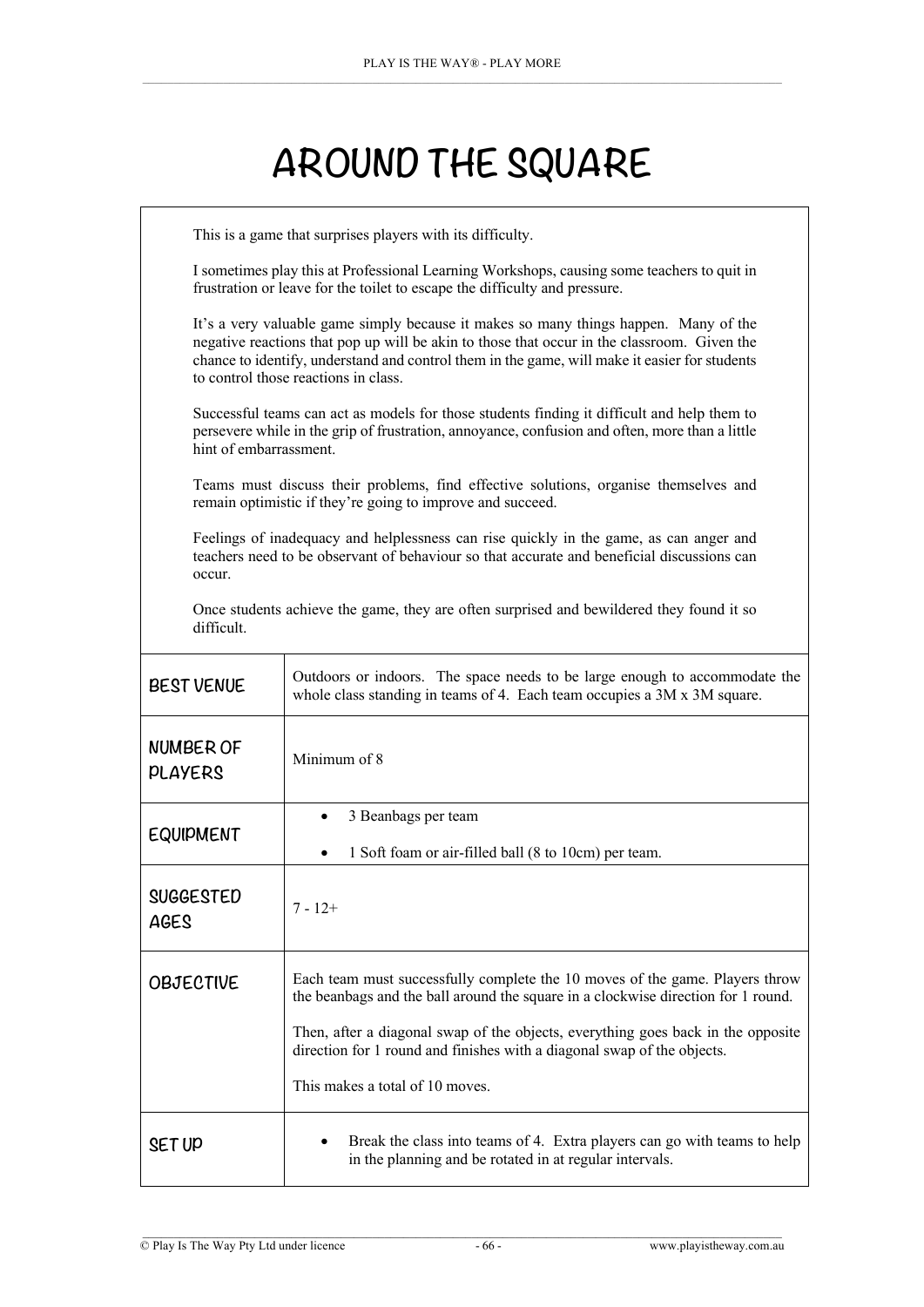

Player one holds the ball and players 2, 3 and 4 hold a beanbag.

```
Player 1 - Ball \rightarrow Player 2 - Bag\uparrow \uparrowPlayer 4 - Bag \rightarrow \bullet \bullet Player 3 - Bag
Players are 3 metres apart
```
## **THE PRACTISE**

- Players can start in their own time and practise the game until they achieve its objective.
- All players must throw and catch **simultaneously.** Doing this requires cohesion, timing and a system to help it happen.
- On the first move (clockwise) players simultaneously throw their object to the player on their left. This is repeated 3 more times, returning the ball to the first player and completing round 1.
- At this point all players do a simultaneous diagonal swap of their objects.



• Now the objects travel in an anticlockwise direction with each player throwing their object to the player on their right.

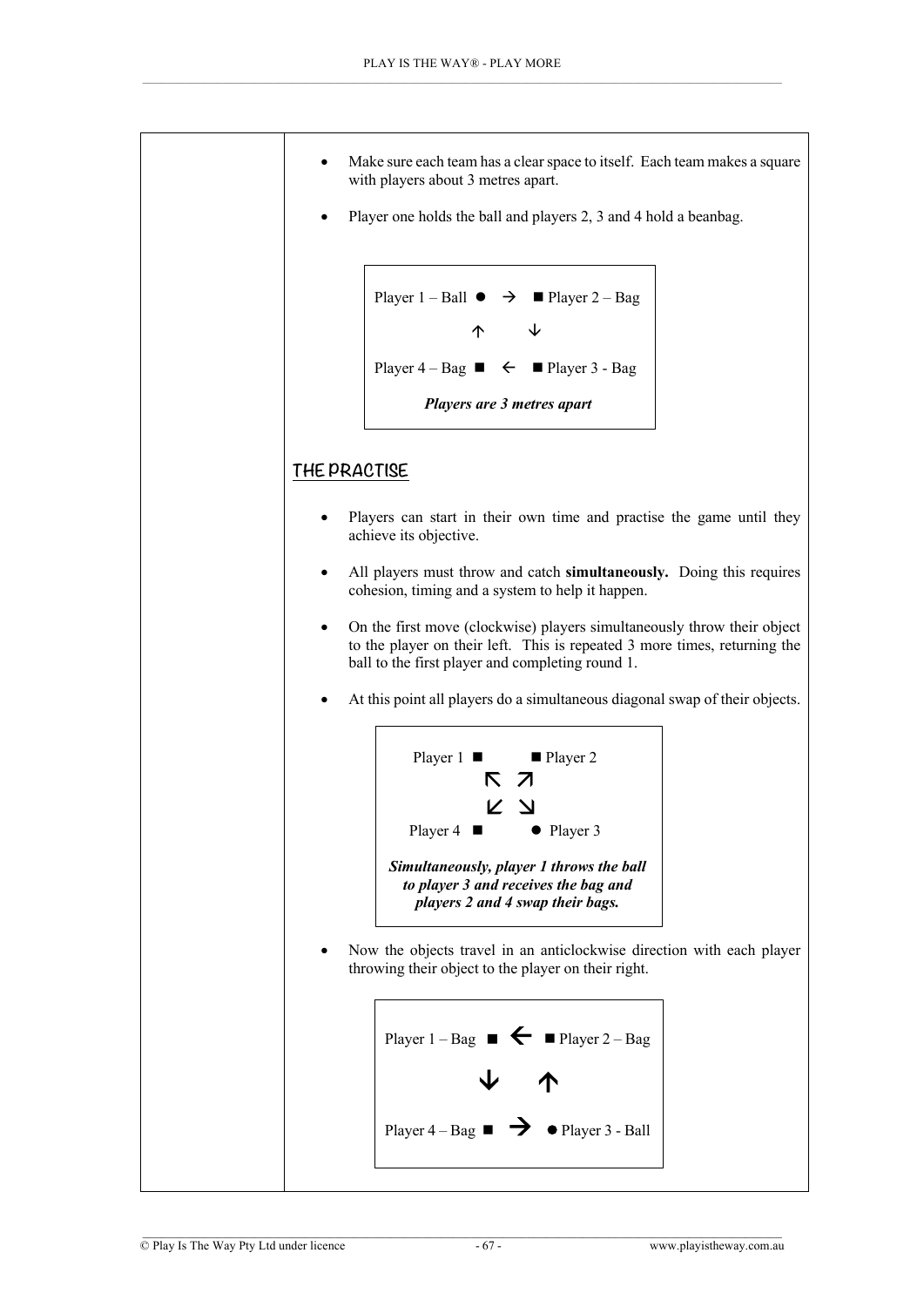|               | This is repeated 4 times returning the ball to player 3 and completing<br>round 2.                                                                                                                                                                                                                                                                                                                                      |
|---------------|-------------------------------------------------------------------------------------------------------------------------------------------------------------------------------------------------------------------------------------------------------------------------------------------------------------------------------------------------------------------------------------------------------------------------|
|               | At this point all players do a simultaneous diagonal swap of their objects.                                                                                                                                                                                                                                                                                                                                             |
|               | Player 1 ● ■ Player 2<br>K 7<br>K Y<br>Player 4<br>■ Player 3<br>Simultaneously, player 3 returns the<br>ball to player 1 and player 4 and 2 swap                                                                                                                                                                                                                                                                       |
|               | their bags.                                                                                                                                                                                                                                                                                                                                                                                                             |
|               | With the objects back to their original positions and the 10 simultaneous<br>moves completed without error (this includes no missed catches), the<br>game is over.                                                                                                                                                                                                                                                      |
|               | The first team to complete the game during the practise session, informs<br>$\bullet$<br>the teacher. All the other teams are asked to sit and observe as the team<br>demonstrates. If the team makes a mistake, the demonstration is stopped<br>and everyone returns to the struggle. If the team is successful, it is asked<br>to continue practising to fully secure the sequence in preparation for<br>competition. |
|               | After a period of 10 minutes or so, irrespective of how many teams have<br>$\bullet$<br>successfully completed the sequence, the 3 round competition begins to<br>see which team can attain the highest score.                                                                                                                                                                                                          |
| <b>TOPLAY</b> | THE COMPETITION                                                                                                                                                                                                                                                                                                                                                                                                         |
|               | Ask all teams to set up and sit in preparation for the competition.                                                                                                                                                                                                                                                                                                                                                     |
|               | Select a team to be first and ask them to stand and prepare. Then<br>advise the class of the order in which the teams will compete. This<br>will allow every team to be mentally ready in time.                                                                                                                                                                                                                         |
|               | Advise the start team they can start whenever they are ready. It is<br>٠<br>important that you do not call the start. The first move is critical<br>and often goes wrong.                                                                                                                                                                                                                                               |
|               | Your task is to call out the score as they play. Each successful<br>simultaneous throw and catch is given a point and every error<br>receives a resounding "NO." Hearing the score can be unsettling<br>for some and uplifting for others; either way it makes a difference<br>to hear the score and it should be called out loudly.                                                                                    |
|               | <b>EXAMPLE:</b>                                                                                                                                                                                                                                                                                                                                                                                                         |
|               | Move 1 - Performed correctly, shout, "ONE."<br>Move $2 - A$ player had 2 bags in their hand, shout, "NO."<br>Move 3 - Performed correctly, shout, "TWO"<br>Move 4 - Performed correctly, shout, "THREE." Etc. etc                                                                                                                                                                                                       |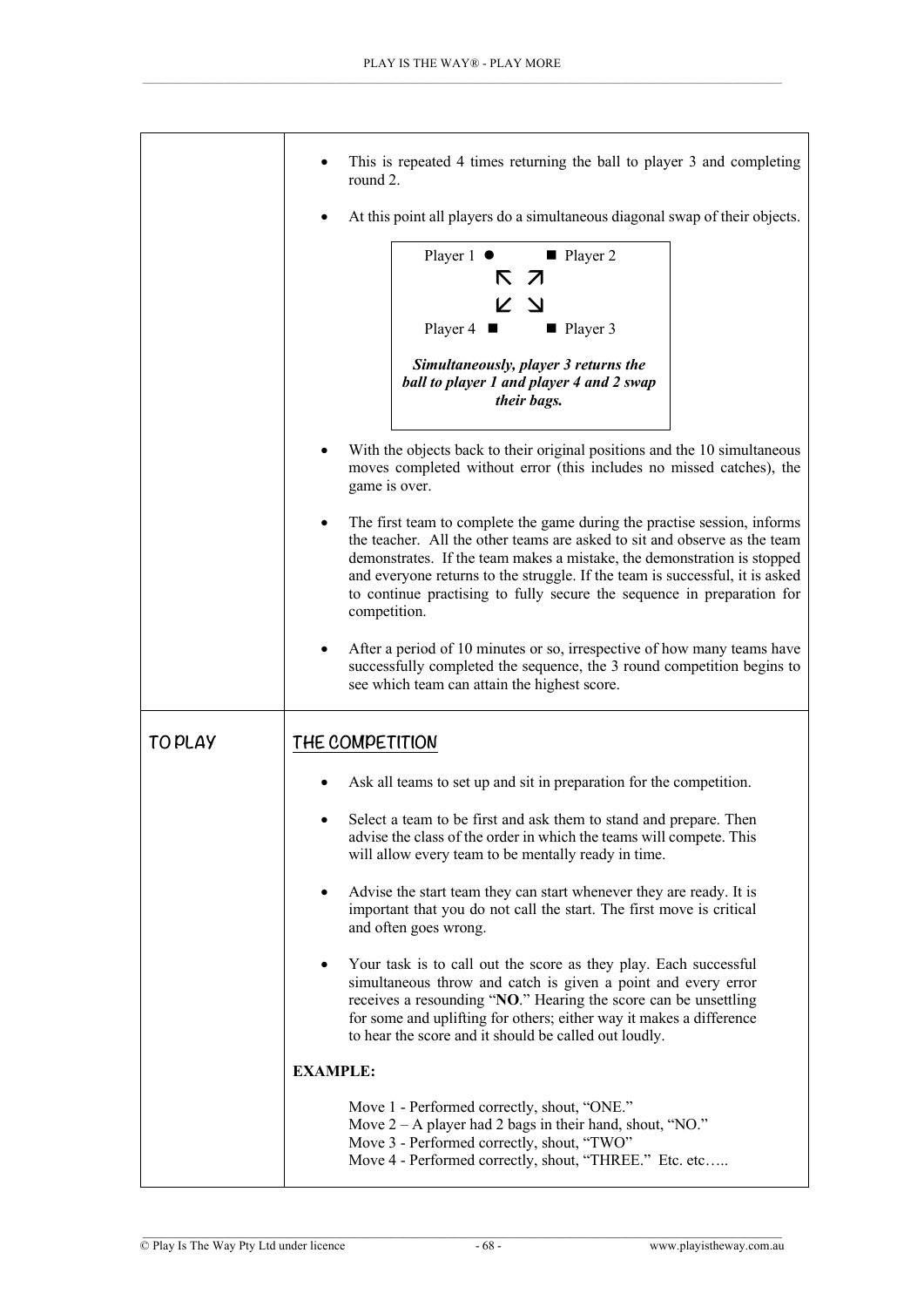|              | <b>SCORING</b>                                                                                                                                                                                                                                                                                                                                                                                                                   |
|--------------|----------------------------------------------------------------------------------------------------------------------------------------------------------------------------------------------------------------------------------------------------------------------------------------------------------------------------------------------------------------------------------------------------------------------------------|
|              | Give 1 point for each successful simultaneous move (total 10<br>points). Shout "NO" for each error.                                                                                                                                                                                                                                                                                                                              |
|              | If, for example, a mistake is made on move 2 to 3 then no point is<br>awarded. The players prepare themselves with the objects they are<br>meant to have on move 3 and then continue to complete as many<br>moves as they can.                                                                                                                                                                                                   |
|              | <b>NOTE 1:</b> On the first playing of the game you can be slightly<br>generous with the how simultaneous each move is. However,<br>remember that acting simultaneously is the crucial part of the<br>game and undue generosity in this area undoes its developmental<br>benefits.                                                                                                                                               |
|              | <b>ROUNDS</b>                                                                                                                                                                                                                                                                                                                                                                                                                    |
|              | After every team has had its first turn, round 1 is completed.                                                                                                                                                                                                                                                                                                                                                                   |
|              | Give all teams 1 to 2 minutes to practise between rounds when<br>they are competing for the first time. In subsequent competitions<br>try maintaining momentum and increasing pressure by moving<br>from round to round without time to practise.                                                                                                                                                                                |
|              | The winner is the team with the highest cumulative score after 3<br>$\bullet$<br>rounds.                                                                                                                                                                                                                                                                                                                                         |
| <b>RULES</b> | Players MUST stand approximately 3 metres apart.<br>1.                                                                                                                                                                                                                                                                                                                                                                           |
|              | Players may talk to team members during the competition.<br>2.                                                                                                                                                                                                                                                                                                                                                                   |
|              | 3.<br>No player may have 2 objects in their hands at the same time.                                                                                                                                                                                                                                                                                                                                                              |
|              | The 10 moves may be performed at a speed that best suits the team.<br>4.                                                                                                                                                                                                                                                                                                                                                         |
| USEFUL TIPS  | A wise move with some classrooms is to avoid a competition entirely and<br>present the game as a problem to overcome. By tackling it in this manner,<br>students have less to prove, are less defensive and may be more open to<br>the life messages within the game. When they are able to play the game<br>reasonably well, you can try a competition of 3 rounds to give them the<br>experience of performing under pressure. |
|              | Let the students devise their own ways to develop cohesion and efficiency                                                                                                                                                                                                                                                                                                                                                        |
|              | Move around the space observing the working processes of different<br>groups. Occasionally, sharing a thumbnail sketch of various working<br>styles can help teams make helpful adjustments.                                                                                                                                                                                                                                     |
|              | Keep your eye out for those who feel defeated by the game and are<br>resorting to time wasting, aggressive or dejected behaviour. Help them to<br>see which Life Raft concept and which virtue most needs to be employed<br>if they are to overcome their predicament. Urge them not to run away<br>from the problem but to deal with it.                                                                                        |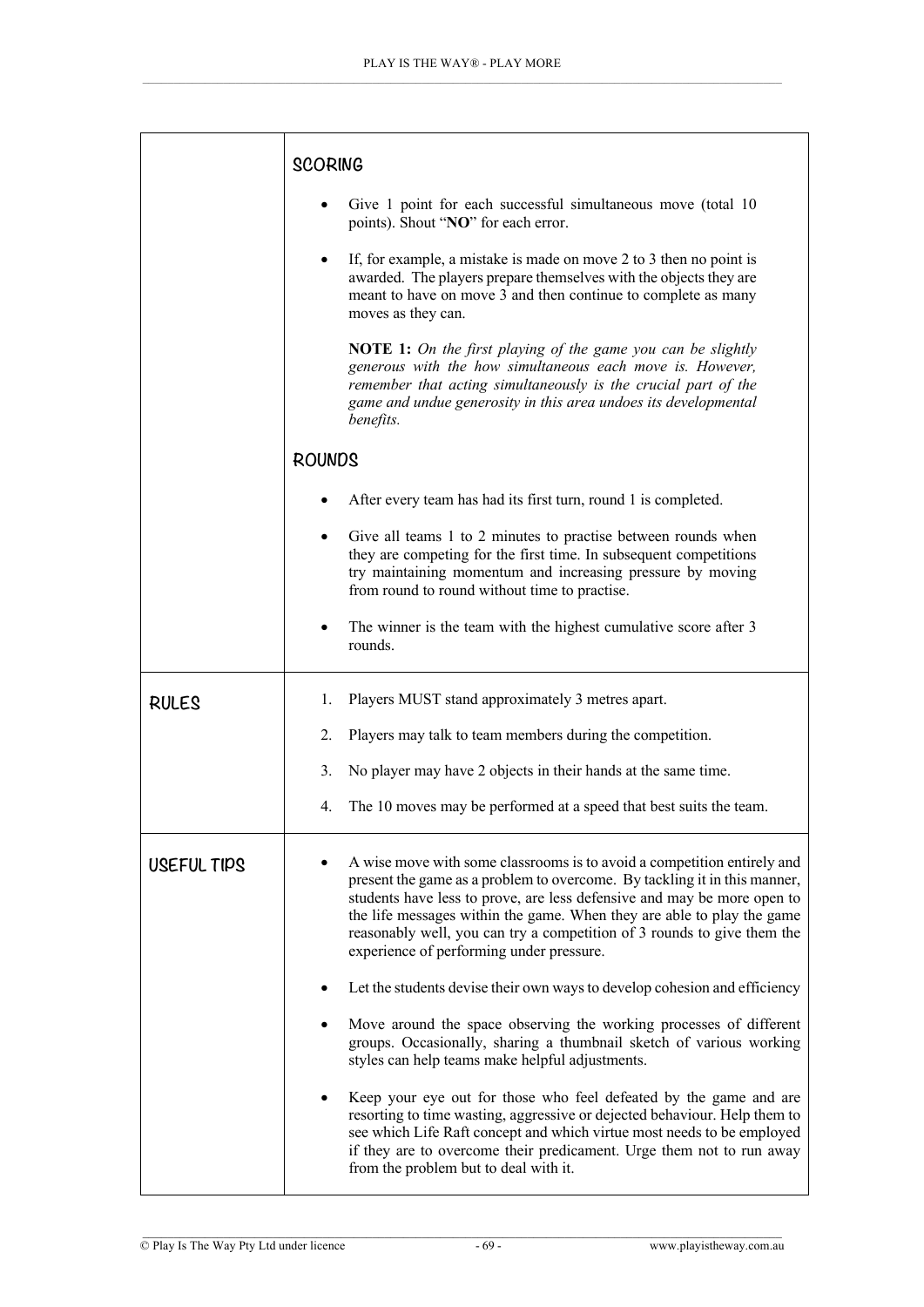|                                                                     | Inviting a struggling group to stand up and demonstrate while the class<br>offers solutions can help every team. Collectively helping a group to get<br>through, builds up the stockpile of information in the class, which in turn<br>assists players to confront difficult problems and relationships and find a<br>way towards a rewarding solution.<br>In the early stages, only a few students (the successful ones) will enjoy<br>$\bullet$<br>this game but all can benefit from it. It's vital that students are actively<br>engaged in the feedback and discussion process and effectively farming<br>out penetrating questions can help.<br>Much as there is a need to talk, it's also important not to over talk. Keep<br>$\bullet$<br>observations and comments sharp and incisive and get the students back<br>to working on the problems by tackling the game.<br>If one team has mastered the game or does it reasonably well, letting them<br>$\bullet$<br>demonstrate their process can raise the overall level of competence.<br>Should a team demonstrate the game and make an early error, let them<br>$\bullet$<br>start again. Mistakes under pressure are commonplace and recovery takes<br>focus, commitment and confidence and that in itself is a worthwhile<br>lesson.                                                                                                                                                                                                                                                                                                                                                                        |
|---------------------------------------------------------------------|--------------------------------------------------------------------------------------------------------------------------------------------------------------------------------------------------------------------------------------------------------------------------------------------------------------------------------------------------------------------------------------------------------------------------------------------------------------------------------------------------------------------------------------------------------------------------------------------------------------------------------------------------------------------------------------------------------------------------------------------------------------------------------------------------------------------------------------------------------------------------------------------------------------------------------------------------------------------------------------------------------------------------------------------------------------------------------------------------------------------------------------------------------------------------------------------------------------------------------------------------------------------------------------------------------------------------------------------------------------------------------------------------------------------------------------------------------------------------------------------------------------------------------------------------------------------------------------------------------------------------------------------------------------------------|
| <b>SUGGESTED</b><br><b>QUESTIONS</b><br>(In no particular<br>order) | These questions can be rephrased to suit the age and capabilities of the<br>students in your care and guidance. Questions can be asked before, during or<br>after games sessions. Selecting the right and best moment can make a<br>substantial difference to the depth of the answers and the quality of the student<br>driven discussions.<br>It is obvious that this game requires throwing and catching skills. Are they<br>the most important skills to have or are there other skills that are equally<br>or more important?<br>Please share some of the things you are going through in this game.<br>٠<br>People have different ways of dealing with difficulty. Assuming you are<br>finding the game difficult, how are you dealing with that? Is anyone in<br>your team dealing with it in a way that annoys you? Is there someone you<br>think is dealing with it better than you are? Does everyone have to deal<br>with it the same way for the team to work effectively? Yes or no, can you<br>say why? Can you also say what you think is the best way for a group or<br>team to deal with something that is difficult?<br>Do you think your team has the right mix of people to be effective? If yes,<br>what makes them the right mix? If no, what makes them the wrong mix?<br>If nearly, what is not quite right and does making it right require a change<br>of one or more players or a change of one or more player's behaviour?<br>Please share with your teammates one thing you personally need to<br>improve that would help this game. Please ask your teammates to advise<br>you of the one thing they think you could do to help this game. |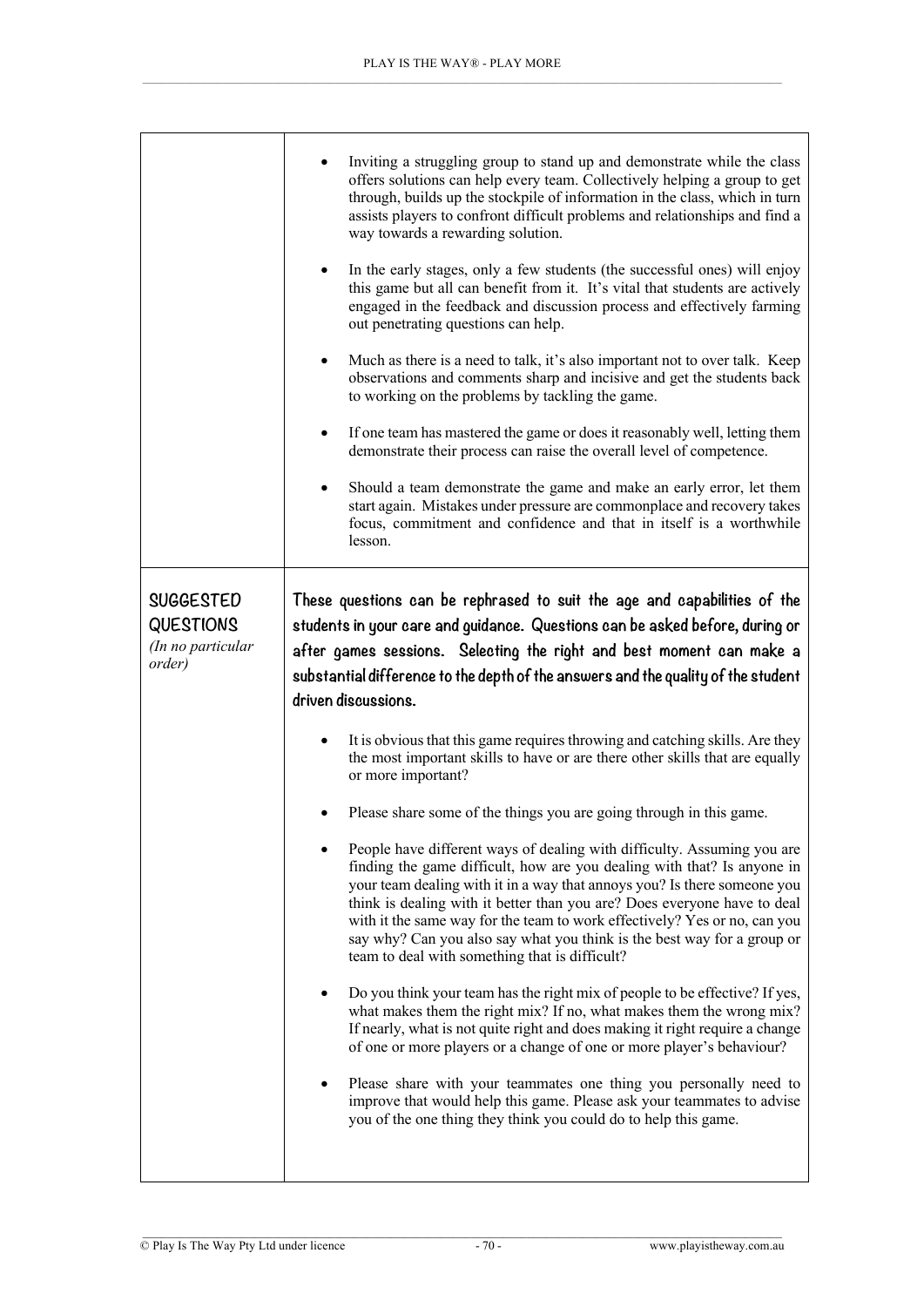|                     | Generally speaking, do you find it uncomfortable or enjoyable to work<br>with others? Whether you find it uncomfortable or enjoyable, what is the<br>thing you find hardest about working with others?                                                                     |
|---------------------|----------------------------------------------------------------------------------------------------------------------------------------------------------------------------------------------------------------------------------------------------------------------------|
|                     | Do you think being popular makes it easier for people to work with you?<br>$\bullet$<br>Do you think being easy to work with makes a person popular? Can a<br>person who is challenging to work with be a productive person to work<br>with? Please explain your thinking. |
|                     | When you are working on something with others, what is one thing you<br>٠<br>want be sure of about each person in the group?                                                                                                                                               |
|                     | In a team situation, what is the difference between everyone working hard<br>٠<br>on something and everyone making hard work of whatever they are<br>working on?                                                                                                           |
|                     | Can you describe the behaviours and attitudes of a team of people<br>٠<br>working hard on something? In other words, if you were watching them<br>what would you see, hear and sense?                                                                                      |
|                     | Can you describe the behaviours and attitudes of a team of people who<br>$\bullet$<br>are making hard work of something? In other words, if you were watching<br>them what would you see, hear and sense?                                                                  |
|                     | Of course, people can also work hard or make hard work of something as<br>٠<br>individuals. When you are working alone do you generally work hard or<br>make hard work of things? Does that change when you work with others?<br>If it does change, can you say why?       |
| <b>VARIATIONS</b>   | Playing the game in silence requires sensitivity and awareness, especially<br>1.<br>starting together after a mistake.                                                                                                                                                     |
|                     | Try setting a time limit and having all teams playing at the same time and<br>2.<br>keeping their own score. Teams try to complete as many circuits as<br>possible. The team with the highest score wins. If teams have the same<br>score, they compete in a playoff.      |
|                     | 3.<br>Swap the ball for a much harder object to catch such as a marble or table<br>tennis ball. I have played it with both hard-boiled eggs and raw eggs, but<br>the classes were self-managing enough to resist the temptation to break<br>the eggs for the fun of it.    |
|                     | 4.<br>Put a simultaneous clap in-between every catch.                                                                                                                                                                                                                      |
| ISSUES&             | This game has a peculiar ability to make people want to give up.                                                                                                                                                                                                           |
| <b>OBSERVATIONS</b> | The game appears simple but does require a reasonable skill level, as<br>throwing and catching must be done simultaneously. This is not the main<br>difficulty however. The real problem lies in coordinating your actions<br>with 3 other people.                         |
|                     |                                                                                                                                                                                                                                                                            |